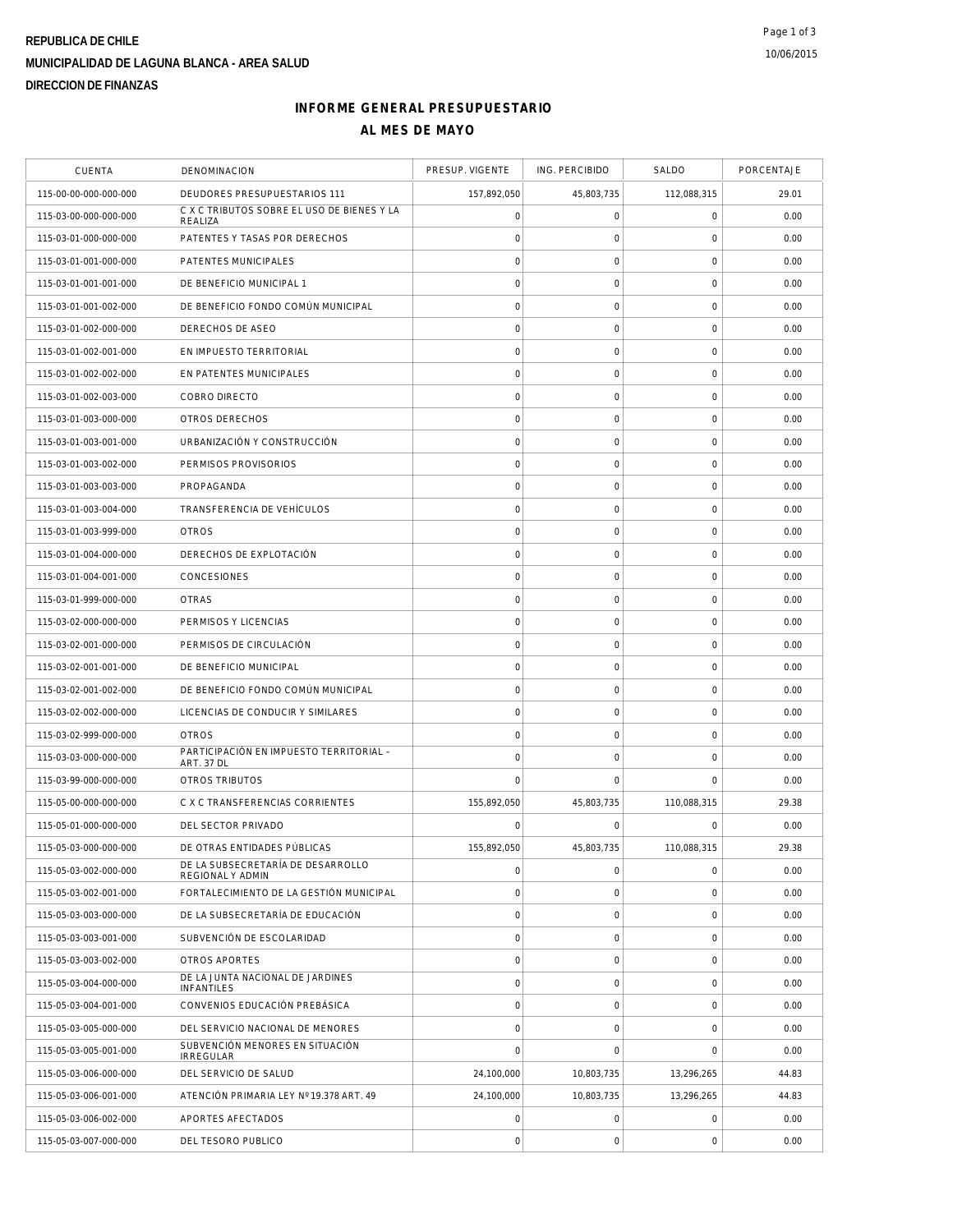# **REPUBLICA DE CHILE MUNICIPALIDAD DE LAGUNA BLANCA - AREA SALUD DIRECCION DE FINANZAS**

### **INFORME GENERAL PRESUPUESTARIO AL MES DE MAYO**

| <b>CUENTA</b>         | DENOMINACION                                                 | PRESUP. VIGENTE     | ING. PERCIBIDO      | SALDO               | PORCENTAJE |
|-----------------------|--------------------------------------------------------------|---------------------|---------------------|---------------------|------------|
| 115-05-03-007-999-000 | OTRAS TRANSFERENCIAS CORRIENTES DEL<br><b>TESORO PUBLICO</b> | 0                   | 0                   | $\mathbf 0$         | 0.00       |
| 115-05-03-099-000-000 | DE OTRAS ENTIDADES PÚBLICAS                                  | $\mathbf 0$         | $\mathsf{O}\xspace$ | $\mathbf 0$         | 0.00       |
| 115-05-03-100-000-000 | DE OTRAS MUNICIPALIDADES                                     | $\mathbf 0$         | 0                   | 0                   | 0.00       |
| 115-05-03-101-000-000 | DE LA MUNICIPALIDAD A SERVICIOS<br><b>INCORPORADOS A SU</b>  | 131,792,050         | 35,000,000          | 96,792,050          | 26.56      |
| 115-06-00-000-000-000 | C X C RENTAS DE LA PROPIEDAD                                 | $\mathbf 0$         | $\mathsf{O}\xspace$ | $\mathbf 0$         | 0.00       |
| 115-06-01-000-000-000 | ARRIENDO DE ACTIVOS NO FINANCIEROS                           | $\mathbf 0$         | $\mathsf{O}\xspace$ | $\mathbf 0$         | 0.00       |
| 115-06-02-000-000-000 | <b>DIVIDENDOS</b>                                            | $\circ$             | $\mathsf{O}\xspace$ | $\mathbf 0$         | 0.00       |
| 115-06-03-000-000-000 | <b>INTERESES</b>                                             | $\mathbf 0$         | $\mathsf{O}\xspace$ | $\mathbf 0$         | 0.00       |
| 115-06-04-000-000-000 | PARTICIPACIÓN DE UTILIDADES                                  | $\mathbf 0$         | $\mathsf{O}\xspace$ | $\mathsf{O}\xspace$ | 0.00       |
| 115-06-99-000-000-000 | OTRAS RENTAS DE LA PROPIEDAD                                 | $\mathbf 0$         | $\mathsf{O}\xspace$ | $\mathbf 0$         | 0.00       |
| 115-07-00-000-000-000 | C X C INGRESOS DE OPERACIÓN                                  | $\circ$             | $\mathsf{O}\xspace$ | $\mathbf 0$         | 0.00       |
| 115-07-01-000-000-000 | <b>VENTA DE BIENES</b>                                       | $\mathbf 0$         | $\mathsf{O}\xspace$ | $\mathbf 0$         | 0.00       |
| 115-07-02-000-000-000 | <b>VENTA DE SERVICIOS</b>                                    | $\mathbf 0$         | $\mathsf{O}\xspace$ | $\mathbf 0$         | 0.00       |
| 115-08-00-000-000-000 | C X C OTROS INGRESOS CORRIENTES                              | 2,000,000           | $\mathsf{O}\xspace$ | 2,000,000           | 0.00       |
| 115-08-01-000-000-000 | RECUPERACIONES Y REEMBOLSOS POR<br>LICENCIAS MÉDICAS         | 2.000.000           | 0                   | 2,000,000           | 0.00       |
| 115-08-01-001-000-000 | REEMBOLSO ART. 4 LEY N °19.345                               | 0                   | $\mathsf{O}\xspace$ | $\mathbf 0$         | 0.00       |
| 115-08-01-002-000-000 | RECUPERACIONES ART. 12 LEY N° 18.196                         | 2,000,000           | $\mathsf{O}\xspace$ | 2,000,000           | 0.00       |
| 115-08-02-000-000-000 | MULTAS Y SANCIONES PECUNIARIAS                               | $\mathbf 0$         | $\mathsf{O}\xspace$ | $\mathbf 0$         | 0.00       |
| 115-08-02-001-000-000 | MULTAS - DE BENEFICIO MUNICIPAL                              | $\mathbf 0$         | $\mathsf{O}\xspace$ | $\mathbf 0$         | 0.00       |
| 115-08-02-002-000-000 | MULTAS ART. 14, Nº 6, LEY Nº 18.695 - DE<br><b>BENEFICIO</b> | $\mathbf 0$         | $\mathsf{O}\xspace$ | $\mathbf 0$         | 0.00       |
| 115-08-02-003-000-000 | MULTAS LEY DE ALCOHOLES - DE BENEFICIO<br><b>MUNICIPAL</b>   | $\circ$             | $\mathsf{O}\xspace$ | $\mathsf{O}\xspace$ | 0.00       |
| 115-08-02-004-000-000 | MULTAS LEY DE ALCOHOLES - DE BENEFICIO<br><b>SERVICIOS D</b> | $\circ$             | $\mathsf{O}\xspace$ | $\mathbf 0$         | 0.00       |
| 115-08-02-005-000-000 | REGISTRO DE MULTAS DE TRÁNSITO NO<br>PAGADAS - DE BEN        | $\circ$             | $\mathsf{O}\xspace$ | $\mathbf 0$         | 0.00       |
| 115-08-02-006-000-000 | REGISTRO DE MULTAS DE TRÁNSITO NO<br>PAGADAS - DE BEN        | $\mathbf 0$         | $\mathsf{O}\xspace$ | $\mathbf 0$         | 0.00       |
| 115-08-02-007-000-000 | MULTAS JUZGADO DE POLICÍA LOCAL - DE<br><b>BENEFICIO OTR</b> | $\mathsf{O}\xspace$ | $\mathsf{O}\xspace$ | $\mathbf 0$         | 0.00       |
| 115-08-02-008-000-000 | <b>INTERESES</b>                                             | $\mathbf 0$         | $\mathsf{O}\xspace$ | $\mathbf 0$         | 0.00       |
| 115-08-03-000-000-000 | PARTICIPACIÓN DEL FONDO COMÚN MUNICIPAL<br>- ART. 38         | $\mathbf 0$         | 0                   | 0                   | 0.00       |
| 115-08-03-001-000-000 | PARTICIPACIÓN ANUAL EN EL TRIENIO<br>CORRESPONDIENTE         | $\mathsf{O}\xspace$ | $\mathsf{O}\xspace$ | $\mathbf 0$         | 0.00       |
| 115-08-03-002-000-000 | POR MENORES INGRESOS PARA GASTOS DE<br>OPERACIÓN AJUS        | $\mathbf 0$         | $\mathsf{O}\xspace$ | $\mathbf 0$         | 0.00       |
| 115-08-04-000-000-000 | <b>FONDOS DE TERCEROS</b>                                    | $\mathbf 0$         | $\mathbf 0$         | $\mathbf 0$         | 0.00       |
| 115-08-04-001-000-000 | ARANCEL AL REGISTRO DE MULTAS DE<br>TRÁNSITO NO PAGAD        | $\mathbf 0$         | $\mathsf{O}\xspace$ | $\mathbf 0$         | 0.00       |
| 115-08-04-999-000-000 | OTROS FONDOS DE TERCEROS                                     | $\mathbf 0$         | $\mathsf{O}\xspace$ | $\mathbf 0$         | 0.00       |
| 115-08-99-000-000-000 | <b>OTROS</b>                                                 | $\mathbf 0$         | $\mathsf{O}\xspace$ | $\mathbf 0$         | 0.00       |
| 115-08-99-001-000-000 | DEVOLUCIONES Y REINTEGROS NO<br>PROVENIENTES DE IMPUE        | $\mathbf 0$         | $\mathsf{O}\xspace$ | $\mathbf 0$         | 0.00       |
| 115-08-99-999-000-000 | <b>OTROS</b>                                                 | $\mathsf{O}\xspace$ | $\mathsf{O}\xspace$ | $\mathbf 0$         | 0.00       |
| 115-10-00-000-000-000 | C X C VENTA DE ACTIVOS NO FINANCIEROS                        | $\circ$             | $\mathbf 0$         | $\mathbf 0$         | 0.00       |
| 115-10-01-000-000-000 | TERRENOS                                                     | $\mathsf{O}\xspace$ | $\mathsf{O}\xspace$ | $\mathbf 0$         | 0.00       |
| 115-10-02-000-000-000 | <b>EDIFICIOS</b>                                             | $\circ$             | $\mathsf{O}\xspace$ | $\mathbf 0$         | 0.00       |
| 115-10-03-000-000-000 | <b>VEHÍCULOS</b>                                             | $\mathbf 0$         | 0                   | $\mathbf 0$         | 0.00       |
| 115-10-04-000-000-000 | MOBILIARIO Y OTROS                                           | $\mathsf{O}\xspace$ | $\mathsf{O}\xspace$ | $\mathbf 0$         | 0.00       |
| 115-10-05-000-000-000 | MÁQUINAS Y EQUIPOS                                           | $\mathbf 0$         | $\mathsf{O}\xspace$ | $\mathbf 0$         | 0.00       |
| 115-10-06-000-000-000 | EQUIPOS INFORMÁTICOS                                         | $\mathsf{O}\xspace$ | $\mathbf 0$         | $\mathbf 0$         | 0.00       |
| 115-10-07-000-000-000 | PROGRAMAS INFORMÁTICOS                                       | $\mathbf 0$         | $\mathsf{O}\xspace$ | $\mathbf 0$         | 0.00       |